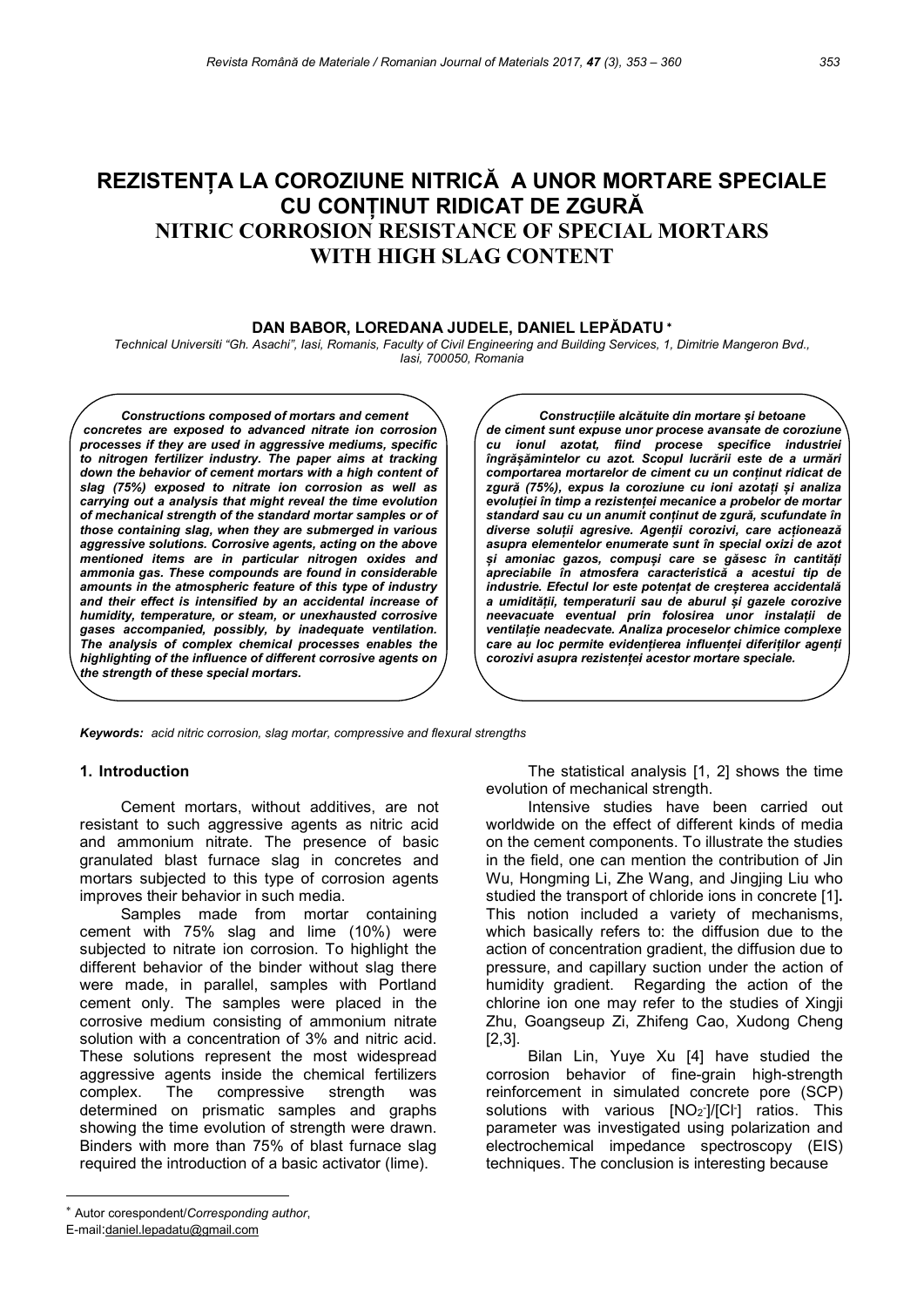

În soluție de azotat de amoniu azotic

Fig.1 -The trials during corrosion process / Probele pe durata procesului de coroziune.

they established that a higher concentration of chloride ions (0.598 mol/L NaCl) leads to a serious cracking of the passivation film and a poor corrosion resistance of concrete reinforcement. In the presence of nitrite inhibitor, the corrosion resistance of concrete reinforcement improves. With an increase in  $[NO_2^-]/ [Cl^-]$  ratio, the electrochemical indexes first quickly increase and then become nearly stable.

Industrial wastes such as furnace slag, fly ash or metallic waste are a major source of pollution and its storage requires additional protection surfaces and measures, it is much more useful to recycle recovery and reintroduce it into the industrial circuit. Fly ash was successfully used as a raw material in sintering and preparing Calcium Sulpho-Aluminate (CSA) cement in the laboratory, where its compressive strength, durability and microstructure were studied [5]. There are other studies [6-11] that highlight the importance of using industrial waste in the context of primary resources diminishing and global economy. Thus, in the present study, it was considered useful to put the slag into the mix formula.

The penetration of ions into concrete is a complex phenomenon, due to the fact that concrete is a kind of non-homogeneous material, and the micro defects or damage are produced during the service period.

#### 2. Experimental. Materials and methods

The experimental program was designed in such a way as to reveal the physical-mechanical characteristics of the samples of mortar, with or without admixtures. According to European Normative SR EN 196-1:2016 [12] forty-five prismatic samples, 40×40×160 mm in size, were manufactured from plastic mortars, through vibration, and they were introduced into corrosive environments, after a previous curing for 28 days maturation in tap water, taking into account the slower reactions of the slag compared to those of the cement. The notations are as follows:  $P_1$  standard samples;  $P_2$ - samples with slag;  $P_3$ - slag samples with lime paste.

The binder used to make the mortar prismatic samples subjected to corrosion and mechanical tests is made of 75% granulated blast

Table 1

| Specific           | Density           | of<br>Paste              | Setting   |     | <b>Hydration heat</b> |                   | Mechanical resistance        |                                       |  |  |  |
|--------------------|-------------------|--------------------------|-----------|-----|-----------------------|-------------------|------------------------------|---------------------------------------|--|--|--|
| surface            | q/cm <sup>3</sup> | normal                   |           |     | Cal/q                 |                   | $(28$ davs)                  |                                       |  |  |  |
| cm <sup>2</sup> /q |                   | consistency<br>(% water) | beginning | end | 3 days                | <sup>7</sup> davs | Compressive<br>strength (Rc) | Flexural<br>tensile<br>strength (Rti) |  |  |  |
| 4300               | 2.1               | 34                       | 3h30min   | 7h  | -27                   | 30                | 21.7                         | 6.43                                  |  |  |  |

Binder with slag physical-mechanical characteristics / Caracteristicile fizico-mecanice ale liantului cu zgură

Table 2

Table 3

The chemical composition of Portland cement / slag / gypsum Compoziția chimică a cimentului portland / zgură / gips

| Composition            | SiO <sub>2</sub> | $Al_2O_3$ | Fe <sub>2</sub> O <sub>3</sub> | CaO  | MqO  | MnO | TiO <sub>2</sub>         | Na <sub>2</sub> O | K <sub>2</sub> O | Insoluble                | CaSO <sub>A</sub> ·2H <sub>2</sub> O |
|------------------------|------------------|-----------|--------------------------------|------|------|-----|--------------------------|-------------------|------------------|--------------------------|--------------------------------------|
|                        |                  |           |                                |      |      |     |                          |                   |                  |                          |                                      |
| Slag                   | 41.3             | 7.43      | 0.07                           | 43.3 | 4.4  | 1.0 | 0.3                      | 0.4               | 0.5              | 1.3                      | $\overline{\phantom{0}}$             |
| <b>Portland Cement</b> | 21.7             | 7.3       | 3.4                            | 64.1 |      | -   | 0.2                      | 0.5               | 0.8              | 0.3                      | $\overline{\phantom{0}}$             |
| Gypsum                 | 0.07             | 0.08      | 0.1                            | 2.24 | 0.09 | -   | $\overline{\phantom{0}}$ | 0.04              | 0.02             | $\overline{\phantom{a}}$ | 97.36                                |

The mineralogical composition of Portland cement / activity modules

|                          | Compozitia mineralogică a cimentului portland / module de activitate |     |      |      |          |  |
|--------------------------|----------------------------------------------------------------------|-----|------|------|----------|--|
| $\mathrm{C}_3\mathrm{S}$ | C›S                                                                  | С.А | C⊿AF | Msi  | $M_{Al}$ |  |
| 57.19                    |                                                                      |     |      | 2.34 | .87      |  |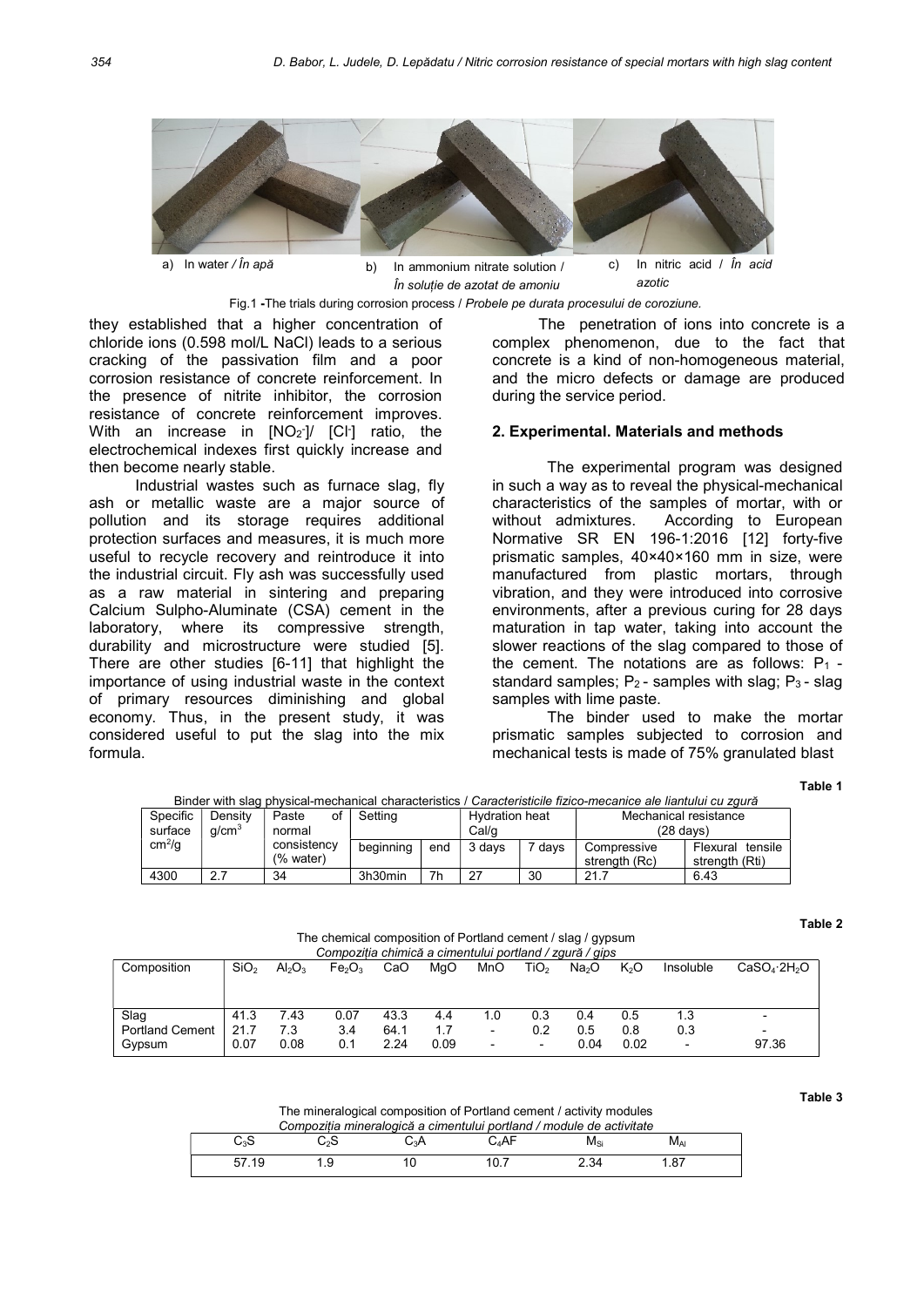furnace slag (basic), 20% Portland clinker and 5% gypsum. The physical – mechanical characteristics of the slag - Portland clinker binder are shown in Table 1.

The chemical composition of Portland cement, slag and gypsum are shown in Table 2. In Table 3 are shown the mineralogical composition of Portland cement and its modules.

The binder has been ground to a considerable grinding fineness (specific surface area of 4300 cm $^{2}$ /g), which can positively influence the mechanical strength, even if the slag used has low hydraulic capacity. The hardening of the binder is slow, the values of the initial and the final of setting time being between the ordinary limits for the cements with admixtures. The hydration heat for 3 days and respectively 7 days has low values due to the low exothermal characteristic of the slag.

Prismatic samples of mortar with Portland cement and 75% slag were made, with the binder/sand ratio of 1/1.5, given the slow hardening of this binder. Samples of Portland cement and slag binder were made, without activator as well as with basic activator – lime, in the same ratio: 1:1.5. The samples were then subjected to corrosion with nitrogen compounds.

The lime was introduced into the mortar as a paste of 12 cm consistency in an amount of 10% (in relation to the cement). In all these cases, the water/cement ratio, experimentally determined, ensured a weak plastic consistency, with a penetration of the standard cone of 5 to 5.5 cm. In order to highlight the different behavior of the mortar with the high slag content binder, there were also made specimens of cement without admixture, considered to be non-resistant to corrosion with nitrogen compounds.

The aggregate used was poly-granular quartz sand with four fractions, according to European Normative SR EN 12620:2003 [13] relating to concrete aggregate. As corrosive media were used ammonium nitrate solution of 3% concentration and nitric acid of 0,2n concentration (the choice was based on the fact that these solutions are the most common aggressive agents in the nitrogen fertilizers factories and their storage warehouses). The sample/aggressive solution ratio (in volume) was  $\frac{1}{4}$ , the solutions being periodically replaced.

The method of total immersion of the samples in corrosive media was employed since these binders can be used for underground construction elements that are in permanent contact with a wet environment: foundations, drains or sewers, tanks, etc.

Before being introduced into the aggressive solutions and before the mechanical tests, the samples were weighed and measured in order to determine the possible weight losses and size changes. In the meantime, benchmark specimens

were tested, having the same composition, but kept in tap water. The trials were made at different times, ranging between one month and two years (as shown in the following tables and diagrams).

## 3. Results and discussions

#### 3.1. Corrosion behavior investigation

 The parameters identified as important for this analysis were selected by the authors: type of aggressive agent and mortar composition. Certainly there are other parameters that can have influence on these results, such as: the presence of activator (lime) and the duration of keeping samples in solution. In this study were limited to a first analysis of the above mentioned parameters. For the future are considering expanding number of factors using advanced experimental method - Design of experiments [14-17].

The graphs in figures 5-7 show the evolution in time of the mechanical strengths of the standard cement mortar samples and of the samples of mortar with slag addition, immersed into aggressive solutions in relation to the reference specimens made of the same mortars kept in tap water. After the analysis of these graphs and the periodical visual observations on the samples, it has to be noticed that the standard cement mortar samples are greatly corroded by the nitric acid solution that actually destroys the binder (it attacks it chemically in a quite aggressive way). The mortar becomes crumbly, while the aggregate which is visible on the surface is easily displaceable.

In section, the exterior attacked area that has a reddish hue is visibly differentiated from the central unattached area. These samples are actually destroyed after 2 years of kept in nitric acid.

For the samples made of cement with slag, even though the initial strengths are lower, the beginning of the corrosion phenomena is delayed. There is a slower forming of some white jelly-like precipitates as a result of chemical interactions of some basic components of the binder with the corrosive agent. The exterior aspect of the samples does not change significantly. After two years of immersion in nitric acid solution, the mechanical strengths are still considerable (14.8  $N/mm<sup>2</sup> - compressive strength of the samples with$ slag addition without the lime activator).

 It has to be noticed that, in all cases, the flexural tensile strengths are more affected by the corrosion of the nitrogen compounds than the compressive strengths. This behavior is explained by the increase of the jelly component of the binder with slag due to the corrosion phenomena, and by the change in the structure of the calcium silicate hydrates gels through the dissolving and leaching of the calcium hydroxide by the corrosive agent.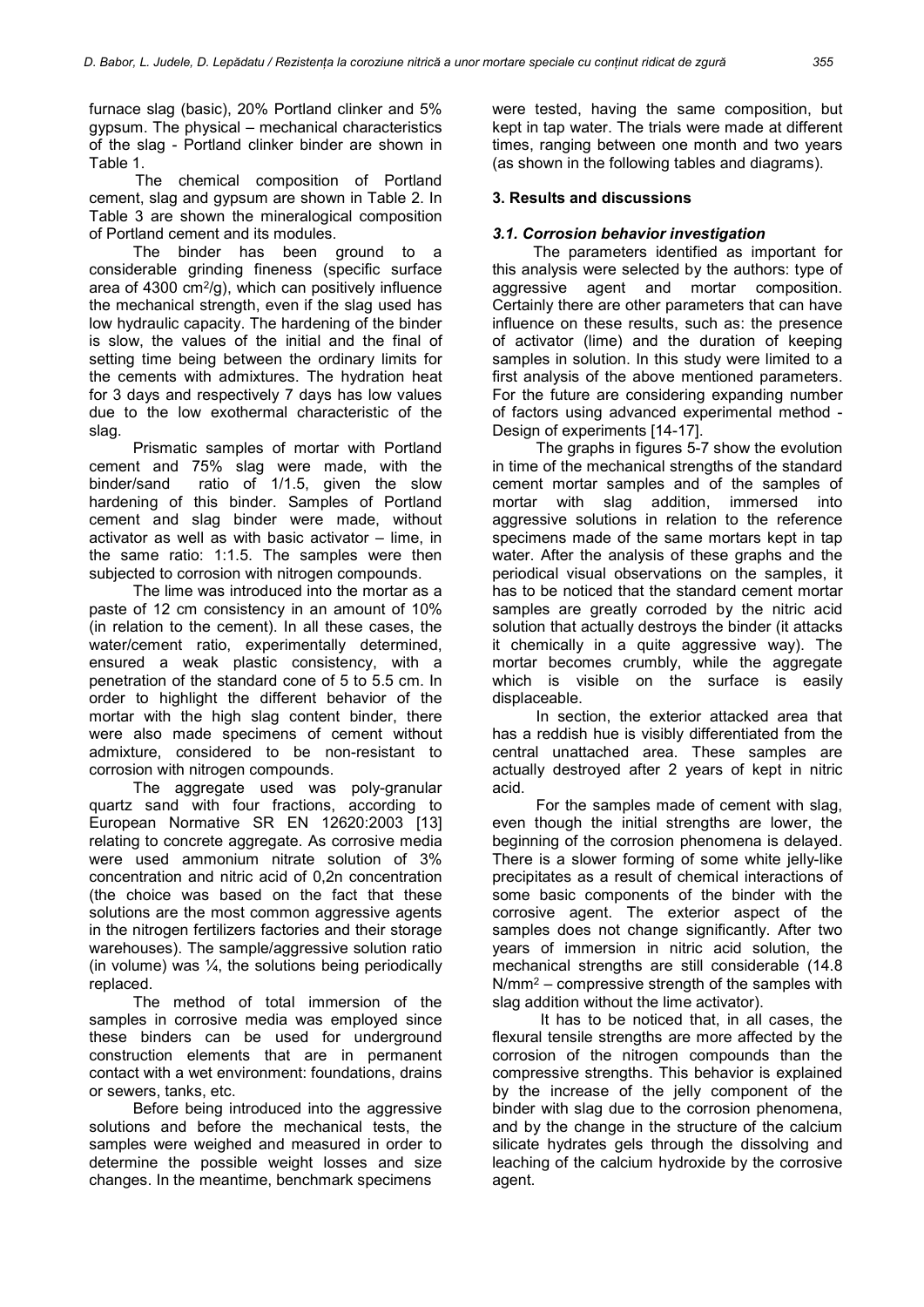The reactions (1, 2) which occur between calcium hydroxide and nitric solution result in the formation of calcium nitrate (soluble) and the release of ammonia:

 $Ca(OH)_2 + 2NH_4NO_3 \rightarrow Ca(NO_3)_2 + 2NH_3 + 2H_2O$  $(1)$ 

 $Ca(OH)_2 + 2HNO_3 \rightarrow Ca(NO_3)_2 + 2H_2O$  (2)

The reaction products are easily dissolved in water and displaced by "washing". Furthermore, the dissolution of calcium hydroxide (by chemical reaction) in the ammonium nitrate solution is higher than that in tap water. Therefore, that the ammonium nitrate decalcifies the hardened cement paste due to removal of calcium hydroxide.

By hydrolysis of calcium silicate and calcium aluminate hydrates, they could be finally converted into soft silica gel ( $SiO<sub>2</sub>·pH<sub>2</sub>O$ ) and alumina

 $(Al_2O_3 \cdot pH_2O)$  gels which are water soluble and are washed away.

Nitric solutions are very corrosive for this kind of materials. Strength of the specimens stored in water increased continually for 2 years, but the strength of the specimens immersed in  $NH<sub>4</sub>NO<sub>3</sub>$ solution and HNO<sub>3</sub> solution clearly decreased.

Table 4 contains the values of flexural tensile strength of the three types of samples  $(P_1 - P_2)$ standard sample;  $P_2$  – sample with clinker and slag;  $P_3$  - sample with Portland cement, slag and lime paste), immersed into mentioned corrosive agents with their evolution in time up to 2 years.

For standard sample immersed in water  $(Fiq. 2)$ , 3% NH<sub>4</sub>NO<sub>3</sub> solution and 0, 2n HNO3 solution, a halving of tensile strength in the first six months could be noticed in the samples immersed in  $NH<sub>4</sub>NO<sub>3</sub>$  solution. Then a decrease of up to  $75\%$ of initial strength, while in the samples immersed in HNO3 there is a significant reduction of tensile strength for the next 6 months and practically its total loss could be seen after 24 months.

Regarding the samples with added slag (Fig. 3) their behavior into the two nitric solutions is much improved - there is a decrease of approximately 20% in the first 6 months following that up to two years to remain with just over 25% of flexural tensile strength samples immersed in water.

For the samples with lime paste (Fig. 4) there was noticed a sudden reduction in tensile strength since the first month for the  $HNO<sub>3</sub>$ solution, when it lost nearly 30% of initial strength and it continuously decreased in the following 24 months by approximately 60%, while the samples immersed in the NH<sub>4</sub>NO<sub>3</sub>solution showed a 10% loss in 24 months. The strength of all these samples in normal water increased by at least 25%.

Table 5 contains the values of compressive strength of the three samples  $(P_1, P_2, P_3)$ immersed into mentioned corrosive media and their evolution in time up to 2 years.

Table 4

| Aggressive<br>agent<br>Time | In water |                |       |       | In solution<br>$3\%NH_4NO_3$ |       |                | In solution $HNO3O, 2n$ |       |  |  |
|-----------------------------|----------|----------------|-------|-------|------------------------------|-------|----------------|-------------------------|-------|--|--|
| Samples                     | P,       | P <sub>2</sub> | $P_3$ | $P_1$ | P <sub>2</sub>               | $P_3$ | P <sub>1</sub> | P <sub>2</sub>          | $P_3$ |  |  |
| month                       | 8.7      | 6.4            | 7.7   | 6.1   | 4.8                          | 7.1   | 5.8            | 4.7                     | 5.2   |  |  |
| 3 months                    | 9.3      |                | 8.5   | 5.5   | 4.3                          | 7.7   | 5.2            | 4.2                     | 4.9   |  |  |
| 6 months                    | 10.1     | 7.3            | 9.1   | 5.1   | 4                            | 7.0   | 4.9            | 2.3                     | 4.0   |  |  |
| 12 months                   | 11.8     | 7.6            | 9.4   | 4     | 3.2                          | 6.8   | 4.3            | 1.8                     | 4.0   |  |  |
| 24 months                   | 12.1     | 8.1            | 9.9   | 3.4   | 2.8                          | 6.1   | 3              | 0.7                     | 3.7   |  |  |

Flexural tensile strength evolution in different corrosive agent / Evoluția rezistenței la întindere din încovoiere la diferiți agenți corozivi



Fig. 2 - Flexural tensile strength evolution of the standard sample in different corrosive media / Evoluția rezistenței la întindere din încovoiere a probelor standard la diferiți agenți corozivi.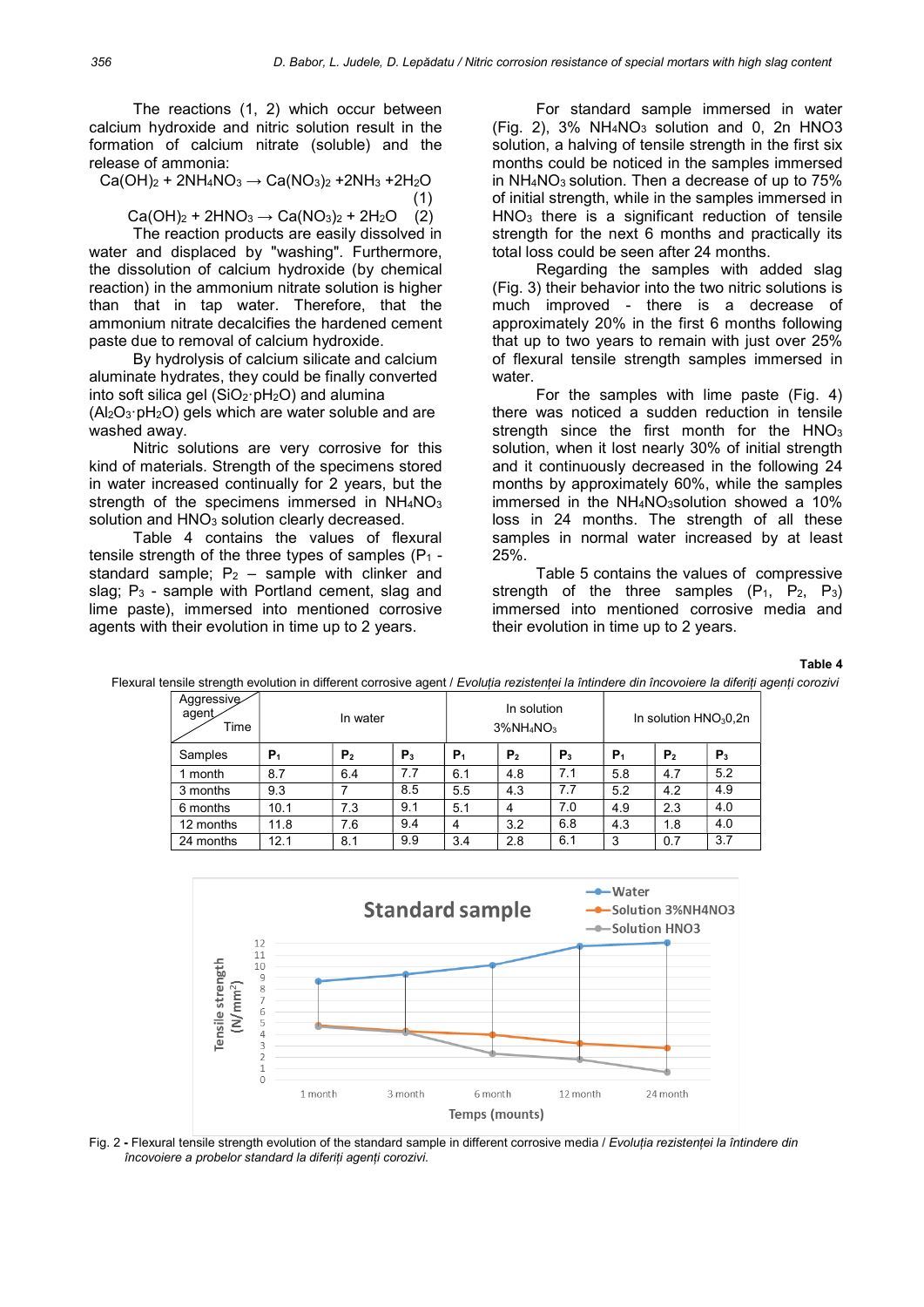

Fig. 3 - Flexural tensile strength evolution in different corrosive media of samples with slag cement / Evoluția rezistenței la întindere din încovoiere a probelor cu adaos de zgură la diferiți agenți corozivi



Fig. 4 - Flexural tensile strength evolution in different corrosive media of samples with lime paste / Evolutia rezistenței la întindere din încovoiere a probelor cu adaos de pastă de var în diferite medii corozive.

#### Table 5

Compressive strength evolution in different corrosive agent / Evoluția rezistenței la compresiune a probelor la diferiți agenți corozivi

| Aggressive<br>agent<br>Time |       | In water       |       |                | In solution<br>$3\%$ NH <sub>4</sub> NO <sub>3</sub> |       | In solution $HNO3O32n$ |                |       |  |
|-----------------------------|-------|----------------|-------|----------------|------------------------------------------------------|-------|------------------------|----------------|-------|--|
| Samples                     | $P_1$ | P <sub>2</sub> | $P_3$ | P <sub>1</sub> | P <sub>2</sub>                                       | $P_3$ | $P_1$                  | P <sub>2</sub> | $P_3$ |  |
| 1 month                     | 37    | 21.5           | 26.1  | 33.1           | 20.2                                                 | 22.5  | 22.9                   | 16.8           | 22.7  |  |
| 3 months                    | 41.2  | 22.3           | 28.4  | 31.9           | 19.1                                                 | 24.2  | 21.7                   | 15.5           | 22.5  |  |
| 6 months                    | 42    | 22.7           | 30.3  | 30.7           | 17.7                                                 | 22.9  | 18.8                   | 15.2           | 21.9  |  |
| 12 months                   | 42.3  | 24.3           | 30.7  | 30.1           | 17.0                                                 | 22.3  | 15.1                   | 15             | 20.2  |  |
| 24 months                   | 41.8  | 25.8           | 30.8  | 29.8           | 17.0                                                 | 22.0  | 10.4                   | 14.8           | 18.7  |  |



Fig. 5 - Compressive strength evolution in different corrosive media for standard samples / Evoluția rezistenței la compresiune a probelor standard în diferite medii corozive.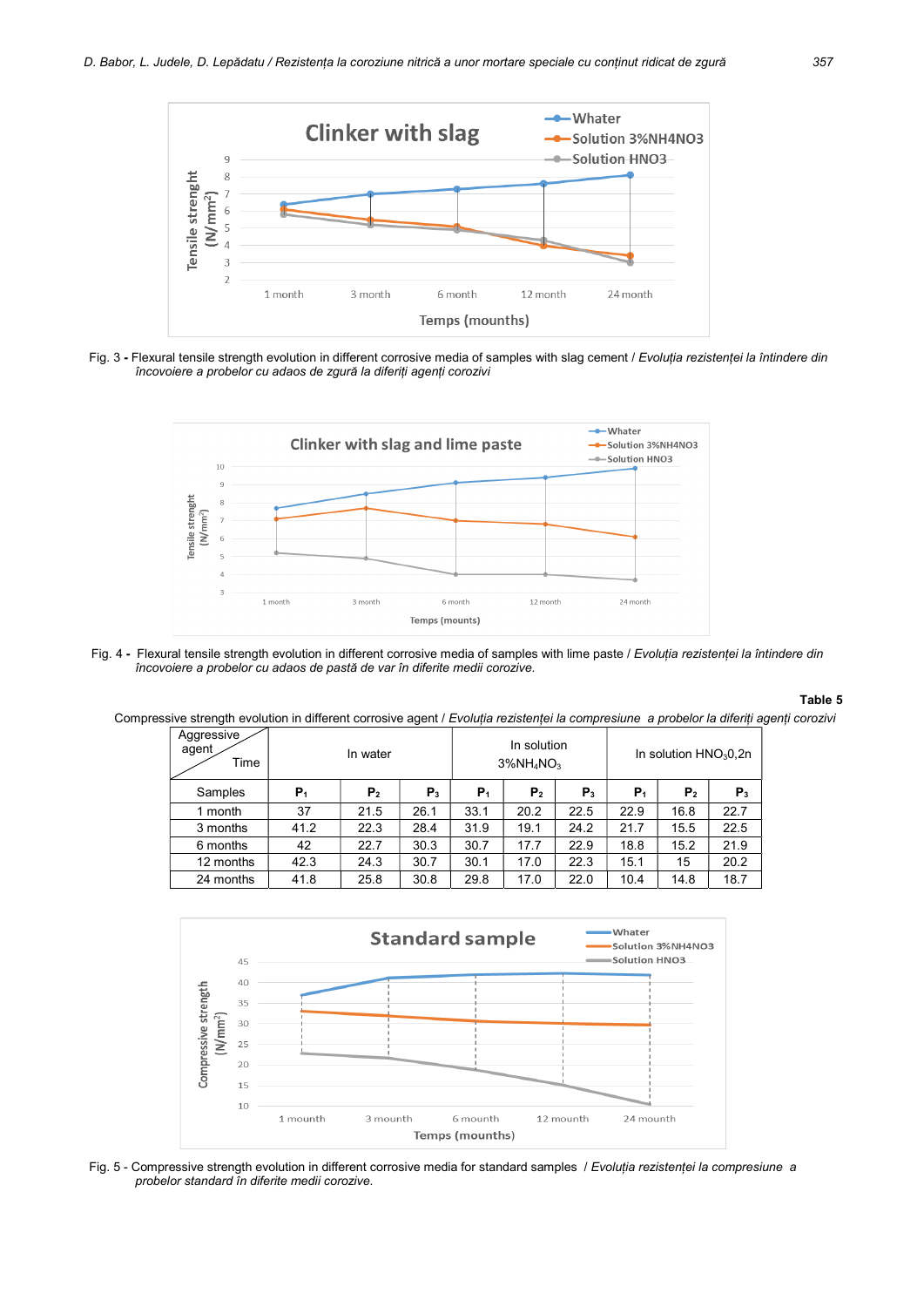

Fig. 6 - Compressive strength evolution in different corrosive media for samples with slag / Evolutta rezistenței la compresiune a probelor cu zgură la diferiți agenți corozivi.



Fig.7 - Compressive strength evolution in different corrosive media for samples with slag and lime paste / Evoluția rezistenței la compresiune a probelor cu zgură și pastă de var la diferiți agenți corozivi.

Compressive strength is less steep for all three samples (Fig. 5). It should be noted that in the sample immersed in  $NH<sub>4</sub>NO<sub>3</sub>$  the decrease of strength is slow.

For the samples with slag (Fig. 6) the evolution of strength in normal water has an increase tendency by 20%, while for the samples immersed in nitric solutions the trend is of decrease by 12% in comparison with those for the first month.

For the samples containing lime paste was (Fig. 7), the trend is the same as in the case of the first two types of compositions - increase of up to 18% for the sample immersed in water. The third sample showed a very slow variation of strength, reaching 72% of the initial one, within a period ranging from one year to 24 months.

The weakening of the mechanical characteristics is obvious even starting from the first six months of keeping the cement samples in aggressive solutions, while in the case of the cement with slag samples, this weakening is noticeable after 12 months only. The lime-paste activator introduced into the mortar of cement with slag, even though it triggers an initial increase of the strengths, it does not alter significantly its

behavior in the case of nitric acid solution. However, one can notice a slight increase of the compressive strength of the specimens immersed in ammonium nitrate during the first six months, which is not the case of the samples without activator.

During these experiments there were considered for statistical analysis groups of 3 samples  $(P_1, P_2, P_3)$  with 5 levels of evaluation in time of compressive strength and flexural tensile strength (one month, 3 months, 6 months 1 year and 2 years). In total, 15 samples were evaluated for each aggressive media and each kind of mechanical test. For statistical analysis the utility Excel in Microsoft Office 2013 package was used.

Different parameters were used for the purpose of statistical analysis of the compressive or flexural tensile strength data. The standard deviation, simple variance, standard error, range and arithmetic mean or average values were calculated for the purpose of analysis (Tables 6, 7).

Thus the statistical analysis for samples immersed in water shows a decrease in strength influenced by the addition of slag and a decrease in the range which signifies a small difference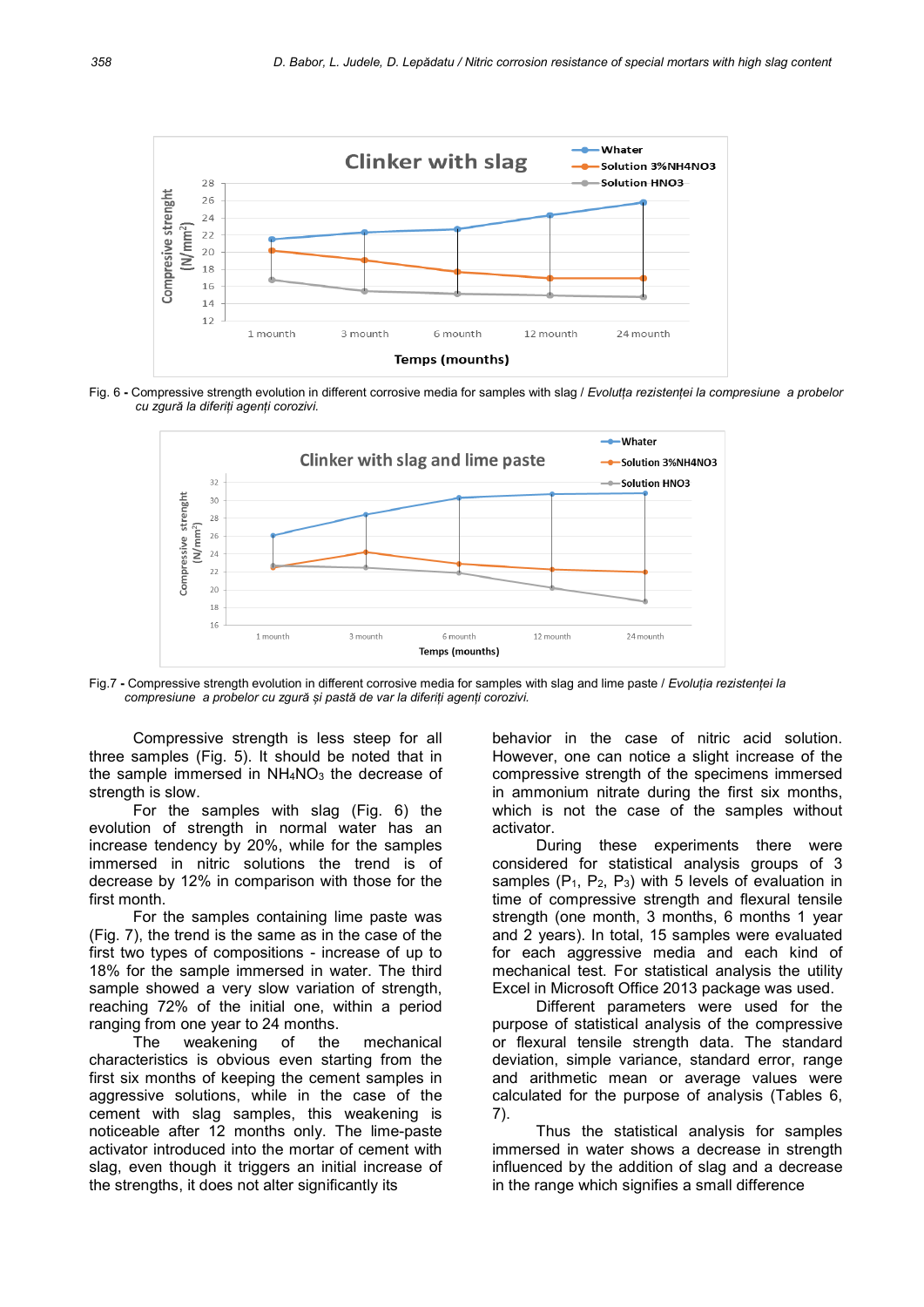Table 6

Table 7

| Descriptive statistics of flexural tensile strength / Indicatori statistici ai rezistentei la întindere din încovoiere |  |
|------------------------------------------------------------------------------------------------------------------------|--|
|------------------------------------------------------------------------------------------------------------------------|--|

| Aggressive<br>agent<br><b>Statistics</b> |                | In water |         |                | In solution<br>$3\%$ NH <sub>4</sub> NO <sub>3</sub> |         | In solution $HNO3O.2n$ |      |       |
|------------------------------------------|----------------|----------|---------|----------------|------------------------------------------------------|---------|------------------------|------|-------|
| Samples                                  | P <sub>1</sub> | Р,       | $P_{3}$ | P <sub>1</sub> | Р,                                                   | $P_{3}$ | P,                     | Р,   | $P_3$ |
| Mean                                     | 10.40          | 7.28     | 8.92    | 4.82           | 3.82                                                 | 6.94    | 4.64                   | 2.74 | 4.36  |
| <b>Standard Error</b>                    | 0.67           | 0.29     | 0.38    | 0.49           | 0.36                                                 | 0.26    | 0.48                   | 0.75 | 0.29  |
| Median                                   | 10.10          | 7.30     | 9.10    | 5.10           | 4.00                                                 | 7.00    | 4.90                   | 2.30 | 4.00  |
| <b>Standard Deviation</b>                | 1.50           | 0.64     | 0.85    | 1.10           | 0.81                                                 | 0.58    | 1.06                   | 1.67 | 0.65  |
| Sample Variance                          | 2.26           | 0.41     | 0.72    | 1.22           | 0.66                                                 | 0.33    | 1.13                   | 2.80 | 0.42  |
| Range                                    | 3.40           | 1.70     | 2.20    | 2.70           | 2.00                                                 | 1.60    | 2.80                   | 4.00 | 1.50  |
| Minimum                                  | 8.70           | 6.40     | 7.70    | 3.40           | 2.80                                                 | 6.10    | 3.00                   | 0.70 | 3.70  |
| Maximum                                  | 12.10          | 8.10     | 9.90    | 6.10           | 4.80                                                 | 7.70    | 5.80                   | 4.70 | 5.20  |

Descriptive statistics of compressive strength / Indicatori statistici ai rezistenței la compresiune

| Aggressive<br>agent<br><b>Statistics</b> | In water       |                |       | In solution<br>$3\%NH_4NO_3$ |                |         | In solution $HNO3O, 2n$ |       |       |  |
|------------------------------------------|----------------|----------------|-------|------------------------------|----------------|---------|-------------------------|-------|-------|--|
|                                          | P <sub>1</sub> | P <sub>2</sub> | $P_3$ | P,                           | P <sub>2</sub> | $P_{3}$ | Р,                      | Р,    | $P_3$ |  |
| Mean                                     | 40.86          | 23.32          | 29.26 | 31.12                        | 18.20          | 22.78   | 17.78                   | 15.46 | 21.20 |  |
| <b>Standard Error</b>                    | 0.98           | 0.77           | 0.90  | 0.61                         | 0.63           | 0.38    | 2.28                    | 0.35  | 0.76  |  |
| Median                                   | 41.80          | 22.70          | 30.30 | 30.70                        | 17.70          | 22.50   | 18.80                   | 15.20 | 21.90 |  |
| <b>Standard Deviation</b>                | 2.19           | 1.72           | 2.02  | 1.37                         | 1.41           | 0.86    | 5.11                    | 0.79  | 1.71  |  |
| Sample Variance                          | 4.82           | 2.96           | 4.06  | 1.87                         | 1.99           | 0.74    | 26.07                   | 0.63  | 2.92  |  |
| Range                                    | 5.30           | 4.30           | 4.70  | 3.30                         | 3.20           | 2.20    | 12.50                   | 2.00  | 4.00  |  |
| <b>Minimum</b>                           | 37.00          | 21.50          | 26.10 | 29.80                        | 17.00          | 22.00   | 10.40                   | 14.80 | 18.70 |  |
| Maximum                                  | 42.30          | 25.80          | 30.80 | 33.10                        | 20.20          | 24.20   | 22.90                   | 16.80 | 22.70 |  |

between the minimum and maximum strength. This is explained by the negative influence of the slag addition. (Tables 6, 7).

The lowest values of strength were registered for the group of samples immersed in nitric acid, as aggressive agent but also with most value range. A drastic reduction is explained by the fact that nitric acid is a strong corrosive agent (it is even one of the strongest acids known in chemistry). Also, the highest value of Standard Deviation (1.67) is noticed in this group, which can also induce a higher probability of error.

In the case of compressive strength (Table 7) a similar behavior was noticed in the samples immersed in the nitric acid solution, whose minimal sample resistance  $P_2$  was 14.8 and 16.8, respectively, which implies an increase of only two units in two years (range  $= 2$ ).

In this context a standard deviation close in value to the control sample is also found for the samples  $P_2$  (NH<sub>4</sub>NO<sub>3</sub> solution - 1.41) and  $P_3$  $(HNO<sub>3</sub>$  solution - 1.71) which shows that even if there is a spectacular increase their strength range is above average.

For sample  $P_1$  in HNO<sub>3</sub> solution, an increase more than twice of the minimum with the greatest variation (range - 12.5) and a maximum standard deviation of 5.11 were noticed, although the initial strength is strongly influenced by the corrosive agent with a drastic reduction of its exposure in the first period. In time its values are not so much reduced.

An atypical behavior is noticed for the

sample  $P_2$  in HNO<sub>3</sub> solution, which has a very low strength variation during the exposure period of two years (only 2 points from a min of 14 to a max of 16.8 only), which can be explained by the very strong aggressive action of the  $HNO<sub>3</sub>$  on the mechanical properties.

## 4. Conclusions

The main conclusions derived from this investigation are summarized as follows:

- The mortars with Portland cement without admixture are not resistant to corrosive agents' action (nitric acid and ammonium nitrate) in the places where nitrogen fertilizers are manufactured or stored.
- As it was presented in the "Introduction" section, the ions penetration into mortar is a complex phenomenon. The main reason is that mortar is a kind of non-homogeneous material, and the micro defect or damage is formed during the service period and also because one of its component,  $Ca(OH)_2$  is easily attacked by aggressive ions such as  $Cl<sup>+</sup>$ ,  $SO<sub>4</sub><sup>2-</sup>$  or  $NO<sub>3</sub><sup>-</sup>$  in this case.
- Nitrate ion solutions are very corrosive to this kind of materials. The strength of the samples stored in water increased continually until 2 years, and however, the strength of the samples  $immered$  in  $NH<sub>4</sub>NO<sub>3</sub>$  solution and  $HNO<sub>3</sub>$ solution clearly decreased.
- The presence of basic granulated blast furnace slag in the binder used in the manufacturing of